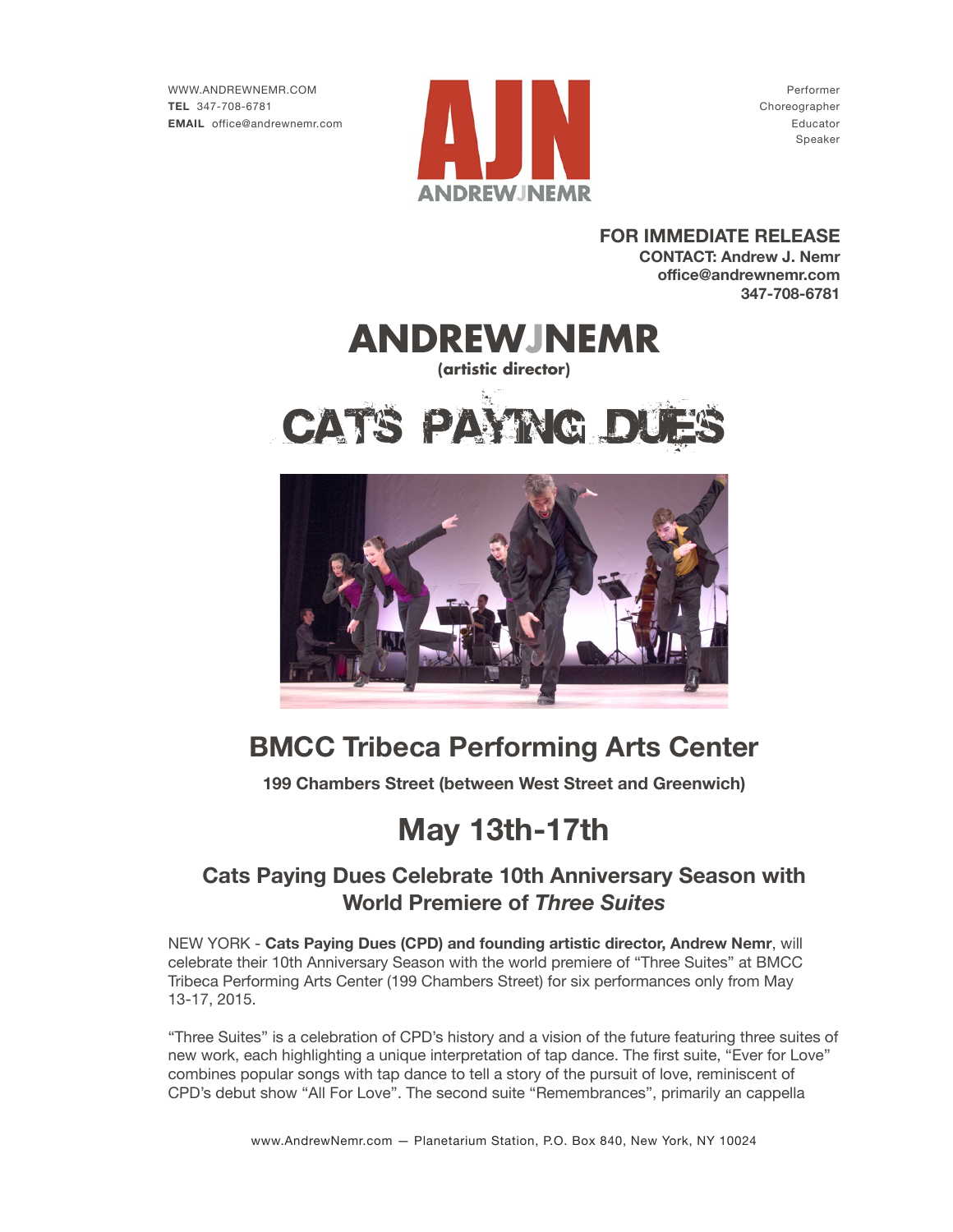work, combines rhythms from around the world with live vocals performed by the dancers themselves, and explores the universal nature of percussive dance alongside stories of love, longing, and strife. The final suite, *Entering the Waters*, a special collaboration with hammered dulcimer virtuoso and composer Max ZT, and his band, House of Waters, charts a path for the future of the company both aesthetically and as a forum for collaboration.

The six performances will benefit Cedar Home for Girls, an orphanage in Nabay, Lebanon, that serves orphaned and at risk girls, and is currently challenged with an increased need due to the extreme circumstances in the region. This is of personal significance as artistic director, Andrew Nemr, is the son of Lebanese immigrants. In addition to performing with the company, Nemr will offer his unique brand of tap dance story telling as interludes between each suite.

"In a world that has much pain and suffering, Tap dance can be used to bring us together, to share universal stories, and to better the lives of those who are in need the most." said Andrew J. Nemr. "As we celebrate a milestone, it's important to remember the responsibility we have as artists and use its power for good."

Andrew J. Nemr and Cats Paying Dues 10th Anniversary Season and World Premiere of "Three Suites" runs Wednesday – Sunday, May 13-16, 2015. Schedule is as follows: 5/13-5/15 at 8pm, 5/16 at 2pm and 8pm, and 5/17 at 2pm. An Artist Talk-Back will follow the May 16th, 2pm, performance. A VIP Reception hosted by Byblos Restaurant will follow the May 13th performance.

Tickets for the performances are \$33, \$28 for Students/Seniors (with ID), \$125 VIP (include VIP Reception, May 13th only). All tickets are available for purchase at the box office (199 Chambers Street, New York, NY), by phone (212) 220-1460, or online at tribecapac.org.

For more information about Cats Paying Dues, the 10th Anniversary celebration, and *Three Suites* visit www.catspayingdues.com.

#### **About Andrew J. Nemr (www.andrewnemr.com)**

Mentored by Gregory Hines, Andrew is considered one of the most diverse tap dance artists today. His work as a soloist, educator, director of **Cats Paying Dues (CPD)**, and co-founder of the **Tap Legacy™ Foundation, Inc.**, has garnered him a *2012 TED Global Fellowship*, a *National Endowment for the Arts American Masterpieces: Dance Initiative Grant*, a *Flo-Bert Award for Excellence in Tap Dance*, and multiple residencies through the *CUNY Dance Initiative*. Described as "a welcome return to the elegance of simplicity and the tap dancer as maker of aural magic" (exploredance.com) and "deeply touching" (Daily Gazette), Andrew has performed alongside the likes of Nat Adderley, Jr., Harry Connick Jr., the Duke Ellington Orchestra, the Lionel Hampton Orchestra, and the legendary Les Paul. Traveling internationally as a performer, educator, and speaker Andrew has appeared in Tokyo, Hong Kong, Taipei, London, Edinburgh, Berlin, Stockholm, Barcelona, and across the United States. Nemr as also brought tap dance to the Dominican Republic through an ongoing cultural exchange with the **Civil Innovation Lab**. Nemr appears on the Grammy nominated recording *Itsbynne Reel* by Dave Eggar, the DVD Documentary and companion album *Tuesdays at Mona's* by Mona's Hot Four, and as narrator of DanceTime Publications' tap dance DVD, *Tap Dance History: From Vaudeville to Film*. Andrew has been blessed to receive the guidance of Dr. Bunny Briggs, Dr. Jimmy Slyde, Dr. James "Buster" Brown, LeRoy Myers, Ernest "Brownie" Brown, Henry "Phace" Roberts, Dr. Henry LeTang, Mable Lee, Tina Pratt, Dianne Walker, Savion Glover, Ted Levy, and Gregory Hines.